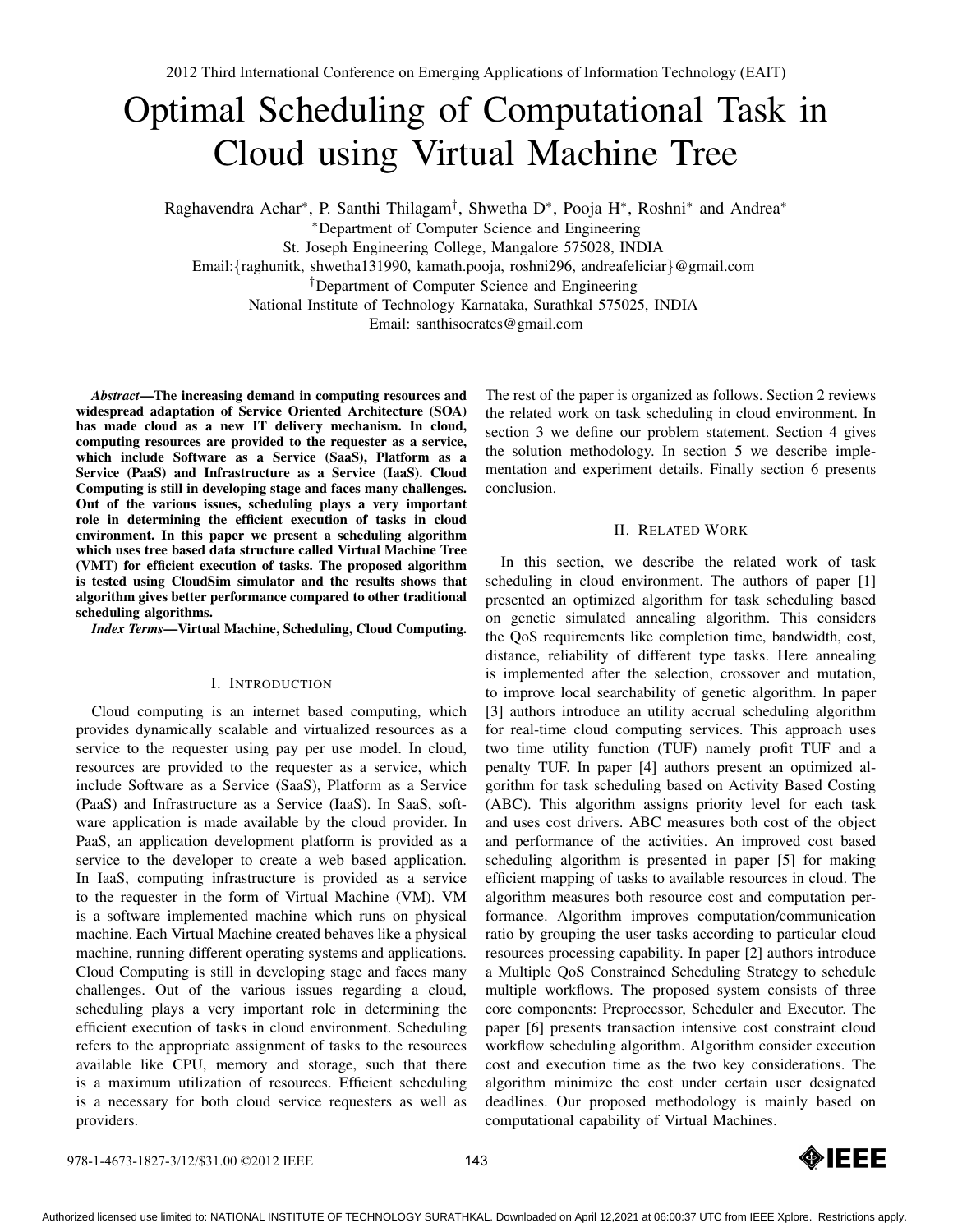#### III. PROBLEM STATEMENT

In the world of Cloud Computing, scheduling of the requesters task is an interesting issue which is open for research. The success of this rising model is dependent on the effectiveness of techniques used to execute the requesters task in the most optimal way. Thus to achieve this, the following scenario has been taken up as the problem statement.

Let  $C = \{d_1, d_2, ..., d_n\}$ , where C is a cloud and  $d_1, d_2, ..., d_n$  are the datacenters. Let  $d_i = \{s_1, s_2, ..., s_m\}$ where each datacenter  $d_i$  comprises of servers  $s_1, s_2, ..., s_m$ . Let  $s_j = \{v_{j1}, v_{j2}, ..., v_{jl}\}$  where  $v_{j1}, v_{j2}, ..., v_{jl}$  are the Virtual Machines in the server  $s_j$ . Let  $v_{ji} = \{v_{id}, v_{mips}\}\$ where  $v_{id}$  is the Virtual Machine Id and  $v_{mips}$  is the MIPS of the Virtual Machine. Let  $W = \{j_1, j_2, j_3, ..., j_p\}$  where  $j_1, j_2, j_3, \ldots, j_p$  are set of task to be executed in the cloud. Let  $j_i = \{j_{id}, j_{size}\}\$  where  $j_{id}$  is the Id of the task and  $j_{size}$ is the size of the task. The problem is to optimally schedule the set of task 'W' in the cloud 'C' such that each resources in C is optimally utilized and the overall execution time of the workload 'W' is minimal.

#### IV. METHODOLOGY

Cloud consists of numerous Virtual Machines with varying degree of computational capabilities. The submission order of the tasks and the Virtual Machines in which these tasks are executed greatly influences the execution time of the entire workload. For an optimal scheduling strategy, the tasks and Virtual Machines binding must be wisely chosen. In the proposed novel scheduling mechanism, first we prioritise the tasks and Virtual Machines. We create a tree based data structure called Virtual Machine Tree (VMT) in which each nodes of a tree represents a Virtual Machine. Then grouping of task is done based on number of leaves in the VMT. The modified DFS algorithm will identify the suitable Virtual Machines, for which the submitted tasks will be executed. The details about the prioritizing, grouping and construction of VMT is given below.

### *A. Prioritizing*

In the proposed strategy, the tasks are initially prioritized according to their size such that one having highest size has highest rank. The Virtual Machines are also ranked (prioritized) according to their MIPS value such that the one having highest MIPS has the highest rank. Thus, the key factor for prioritizing tasks is their size and for VM is their MIPS.

# *B. Virtual Machine Tree (VMT)*

A Virtual Machine Tree (VMT) is a binary tree with N nodes. Each node represents a Virtual Machine containing Virtual Machine Id and MIPS. N represents total number of computational specific Virtual Machines in a cloud. The special property of VMT is that node value (MIPS) at level L is greater than or equal to node value at level L+1 where  $L > 0$ . Each node contains zero, one or two child nodes. A node with no child node is called as a leaf node and the node with child nodes is referred as internal nodes. Consider a 5 computational specific Virtual Machines represented by their Id and MIPS as  $V = \{ \{0, 250\}, \{1, 1000\}, \{2, 250\}, \{3, 500\}, \{4, 250\} \}.$ Figure below shows the VMT. The VMT is constructed based on the prioritized order of Virtual Machines from left to right, such that Virtual Machine with highest MIPS becomes the root.



Fig. 1. Virtual Machines as a nodes of a VMT

Here VMT with the root node representing the Virtual Machine with Id 1 and MIPS 1000. The root node has two children. The left child node represents the Virtual Machine with Id 3 and MIPS 500. The right child node represents the Virtual Machine with Id 0 and MIPS 250. Similarly node which represents the Virtual Machine with Id 3 and MIPS 500 has 2 children. The left child of this node represents the Virtual Machines with Id 2 and MIPS 250, right child represents the Virtual Machine with Id 4 and MIPS 250 respectively.

# *C. Grouping*

Here we present a grouping mechanism for the set of task submitted to the cloud. Let  $T_{COVNT}$  be the total number of tasks submitted and  $L$ <sub>COUNT</sub> be the total number of leaf nodes in VMT. The total number of groups  $G_{\text{C}}COVNT$ for the submitted tasks are computed as follows.

$$
G\_COUNT = L\_COUNT
$$

If VMT constructed with 5 Virtual Machines, then total number of groups  $G\_COUNT$  is equal to 3. The number of tasks in each group G is computed as follows.

$$
G = \frac{T\_COUNT}{G\_COUNT}
$$

The first group G1 contains  $G_{\text{C}}COVNT$  number of tasks from the prioritized tasks set. The second group G2 contains next  $G_{\text{C}}$  COUNT number of tasks from the prioritized tasks set and so on. Consider 12 tasks represented by their Id and size as  $G =$ {{0, 20000}, {1, 10000}, {2, 20000}, {3, 10000}, {4, 10000}, {5, 20000}, {6, 10000}, {7, 20000}, {8, 10000}, {9, 10000},  $\{10, 20000\}, \{11, 10000\}\}$ 

After prioritizing and grouping, each group contains following tasks.

 $G1=\{\{0, 20000\}, \{2, 20000\}, \{5, 20000\}, \{7, 20000\}\}\$  $G2=\{\{10, 20000\}, \{1, 10000\}, \{3, 10000\}, \{4, 10000\}\}$ G3={{6, 10000}, {8, 10000}, {9, 10000}, {11, 10000}}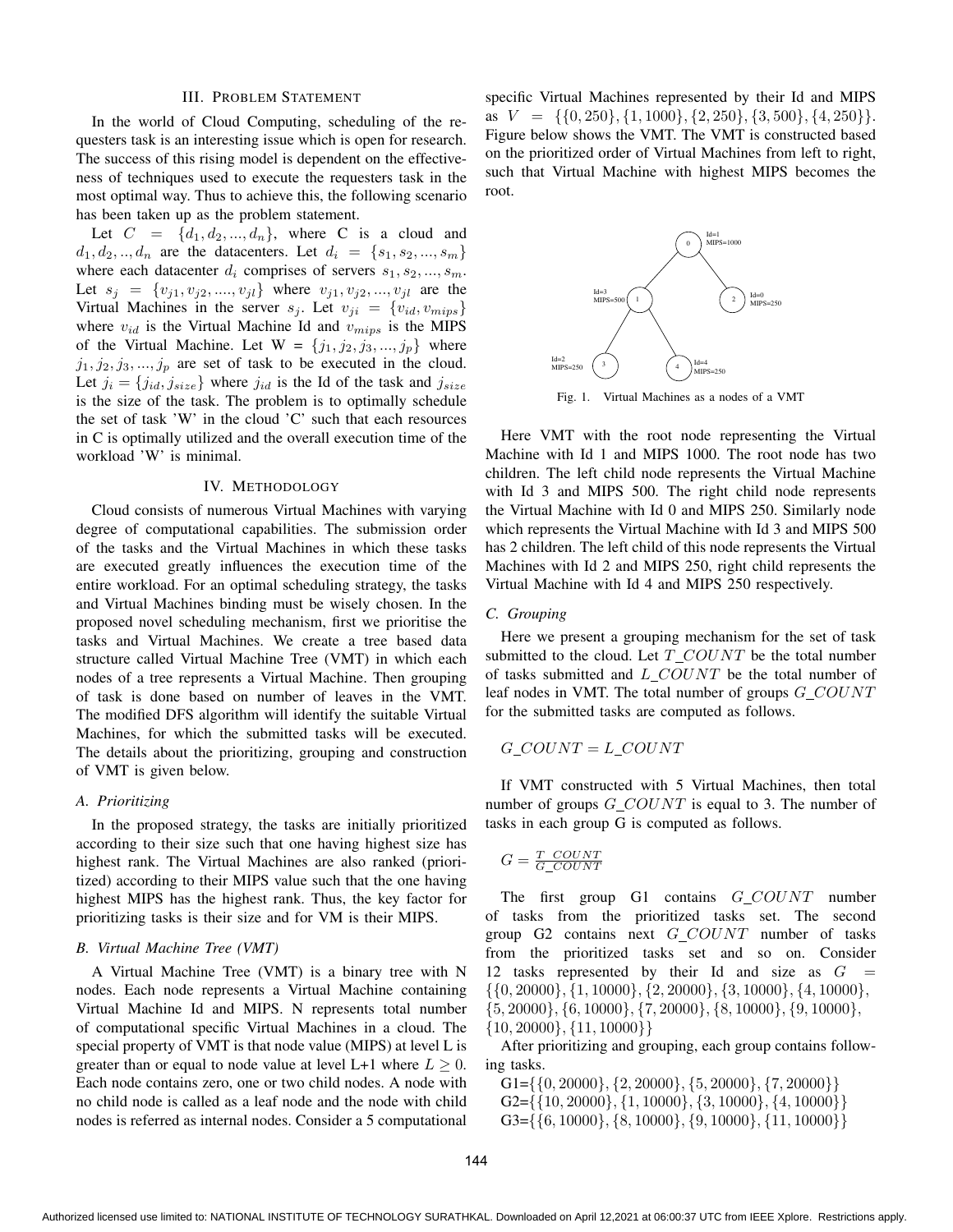### *D. Virtual Machine Selection*

Once the grouping of the tasks are done, suitable Virtual Machines are selected for execution from VMT. The tasks in each group is selected sequentially and submitted to the Virtual Machine. The order is as follows. The first task in the group G1 is executed by the Virtual Machine represented by the root node of the VMT. The second task will be executed by its child, third task will be executed by grand child and so on. Once it reaches the Virtual Machine represented by the leaf node, the next task will be submitted once again to root node and so on. Same procedure is repeated for all the tasks in each group. Figure below shows the VMT for 5 Virtual Machines and total number of groups formed for the 12 submitted tasks.



Fig. 2. Grouping and Submission of Tasks

Here total number of tasks submitted will be in 3 groups namely G1, G2 and G3 respectively. Tasks with Id 0, 2, 5, 7 will be in group G1, tasks with Id 10, 1, 3, 4 will be in group G2 and tasks with Id 6, 8, 9, 11 will be in group G3 respectively. The first task with Id 0 in group G1 will be executed by the Virtual Machine represented by root node of the VMT, the second task with Id 2 in group G1 will be executed by the Virtual Machine represented by node 1 which is the first child of the root node. The 3rd task with Id 5 in group G1 will be executed by the Virtual Machine represented by the node 3. Since node 3 is the leaf node, the fourth task with Id 7 in group G1 will be executed once again by the root node and process will be repeated for all tasks in group G1. Similarly first task with id 10 in group G2 will be executed by root node, the second task with Id 1 in G2 will be executed by the Virtual Machine represented by node 1 which is the child of the root node. The path is selected for Virtual Machine in such a way that it reaches the second leaf node. When second leaf node is reached, next task will be executed once again by root node and so

on. The process will be repeated for all tasks in group 3 in such way that it takes the path from root node to the 3rd leaf node. We have modified DFS algorithm which is used to select the suitable Virtual Machines for executing the tasks as described previously. The algorithm is given below. This algorithm stores all suitable Virtual Machines in a VMList.

————————————————————————

# Algorithm 1 Modified DFS

| $prev \leftarrow -99$                      |
|--------------------------------------------|
| push first vertex                          |
| while Stack $\neq$ Empty do                |
| get unvisited vertex adjacent to stack top |
| if no adjacent vertex then                 |
| <b>if</b> prev $\neq$ StackTop then        |
| copy all stack contents to VML ist         |
| end if                                     |
| pop                                        |
| <b>if</b> Stack $\neq$ Empty then          |
| $prev = StackTop$                          |
| end if                                     |
| else                                       |
| mark the node as visited                   |
| push adjacent vertex                       |
| end if                                     |
| end while                                  |
|                                            |
|                                            |

Once the Virtual Machines details are stored in VMList, the tasks are submitted to the Virtual Machines in specified order. When the task is submitted to the leaf node Virtual Machine, it must be checked that finish time of the task on the leaf Virtual Machine is not more than the finish time of the same task on the Virtual Machine which is represented as the root or its child. If it is more, instead of submitting the task to the leaf node Virtual Machine, task is submitted to the root node Virtual Machine, thus ensuring that load on each Virtual Machine is balanced.

# V. EXPERIMENTS AND EVALUATION

In order to verify our algorithm, we conducted experiment on Pentium Dual Core Processor 2.6 GHz, Windows XP platform and using CloudSim 3 [7] simulator. The CloudSim toolkit supports modeling of cloud system components such as data centers, host, virtual machines, scheduling and resource provisioning policies. We have created 5 Virtual Machines using Vm component and set the property of RAM as 512 MB for all Virtual Machines, and the MIPS as 250, 1000, 250, 500 and 250 respectively. We have created 12 tasks using Cloudlet component and set the property of Cloudlet length as 20000, 10000, 20000, 10000, 10000, 20000, 10000, 20000, 10000, 0000, 20000 and 10000 respectively. The VMT along with execution time for this configuration is shown below.

In order to test our algorithm with huge number of tasks, we have taken the workload traces from Grid Workloads Archive [8]. Grid Workloads Archive provides workload traces from